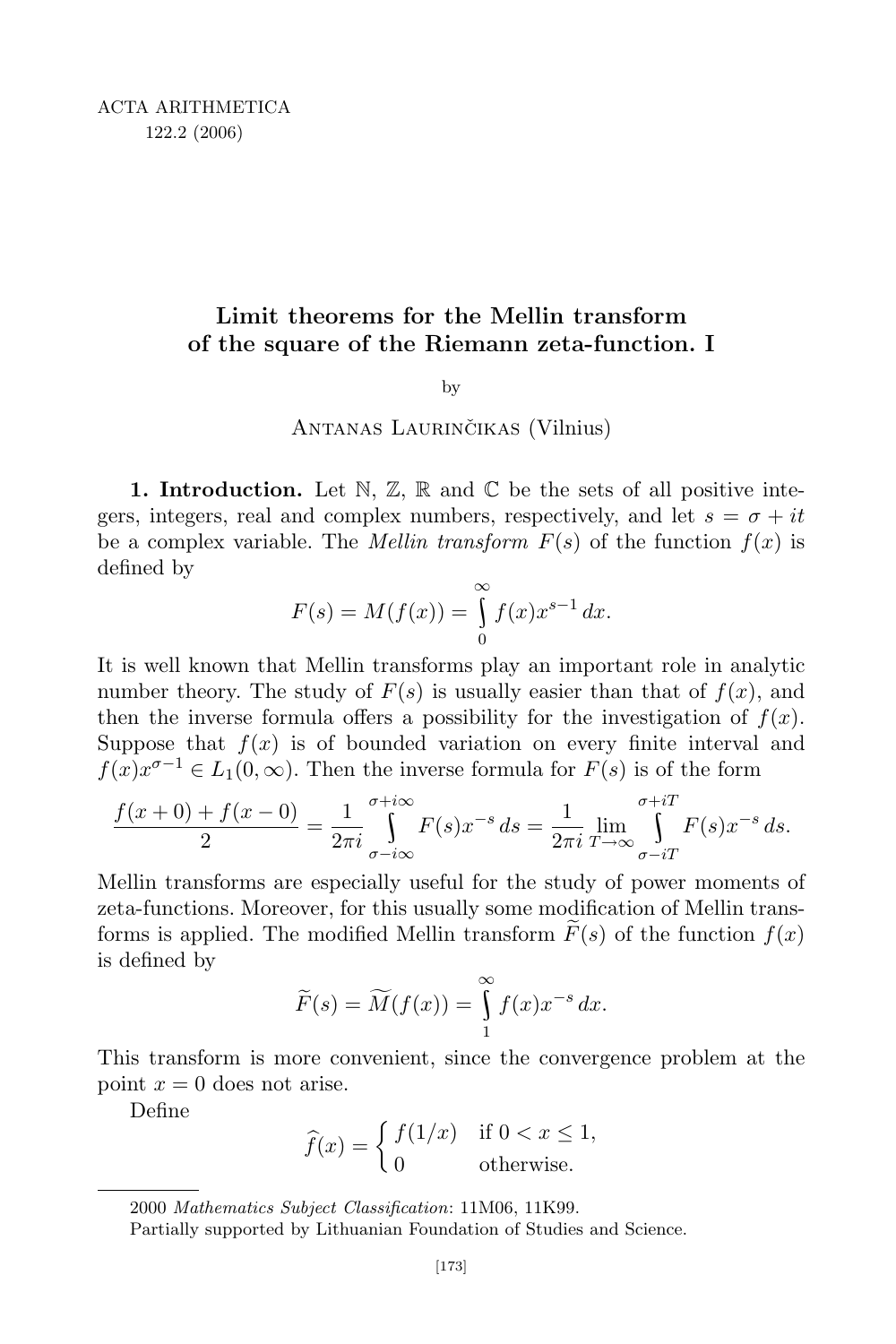Then in [6] it was observed that

$$
\widetilde{M}(f(x)) = M\bigg(\frac{1}{x}\,\widehat{f}(x)\bigg),\,
$$

and therefore, the properties of the modified Mellin transforms follow from those of the ordinary Mellin transforms.

As noted above, the use of modified Mellin transforms in analytic number theory is primarily related to the study of power moments

$$
I_k(T) = \int_{0}^{T} |\zeta(1/2 + it)|^{2k} dt, \quad k \in \mathbb{N},
$$

of the Riemann zeta-function. Define, for some  $\sigma > \sigma_0(k)$ ,

$$
\mathcal{Z}_k(s) = \int_{1}^{\infty} |\zeta(1/2 + ix)|^{2k} x^{-s} dx.
$$

Y. Motohashi was the first who observed the usefulness of  $\mathcal{Z}_k(s)$  in the theory of the Riemann zeta-function. In [13], [14] he introduced and studied the function  $\mathcal{Z}_2(s)$ . The relation between  $I_k(T)$  and  $\mathcal{Z}_k(s)$  follows from the Mellin inverse formula: if  $f(x)$  is a sufficiently good function, then the equality

$$
\int_{1}^{\infty} f(x/T) |\zeta(1/2+ix)|^{2k} dx = \frac{1}{2\pi i} \int_{c-i\infty}^{c+i\infty} F(s) T^{s} \mathcal{Z}_{k}(s) ds
$$

with suitable  $c > 1$  can be used to obtain some information on  $I_k(T)$ .

The investigations of the function  $\mathcal{Z}_2(s)$  and its applications were continued in [5], [8], [7] and in [10]. In [11] we proved limit theorems in the sense of weak convergence of probability measures for  $\mathcal{Z}_2(s)$ . The aim of this paper is to prove a limit theorem on the complex plane  $\mathbb C$  for the function  $\mathcal{Z}_1(s)$ .

Note that analytical properties of the functions  $\mathcal{Z}_2(s)$  and  $\mathcal{Z}_1(s)$  are quite different. The first results for the function  $\mathcal{Z}_1(s)$  were obtained in [8]. The definition of  $\mathcal{Z}_1(s)$  and the asymptotic formula for  $I_1(T)$  show that the integral defining  $\mathcal{Z}_1(s)$  converges absolutely for  $\sigma > 1$ , thus the function  $\mathcal{Z}_1(s)$  is analytic in the half-plane  $\{s \in \mathbb{C} : \sigma > 1\}$ . In [8] the function  $\mathcal{Z}_1(s)$ has been meromorphically continued to the region  $\{s \in \mathbb{C} : \sigma > -3/4\}.$ The point  $s = 1$  is its pole of order two with residue  $2\gamma_0 - \log 2\pi$ , where  $\gamma_0$  is the Euler constant. M. Jutila proved in [9] that the function  $\mathcal{Z}_1(s)$ is meromorphically continuable to the whole complex plane with possible poles of order at most two at the points  $s = -m$ ,  $m \in \mathbb{N}$ , in the region  $\{s \in \mathbb{C} : \sigma < 0\}$ . Finally, M. Lukkarinen showed in [12] that  $\mathcal{Z}_1(s)$  in the region  $\{s \in \mathbb{C} : \sigma < 0\}$  has simple poles only at  $s = -(2m-1), m \in \mathbb{N}$ , and she found the formulas for the residues at these points.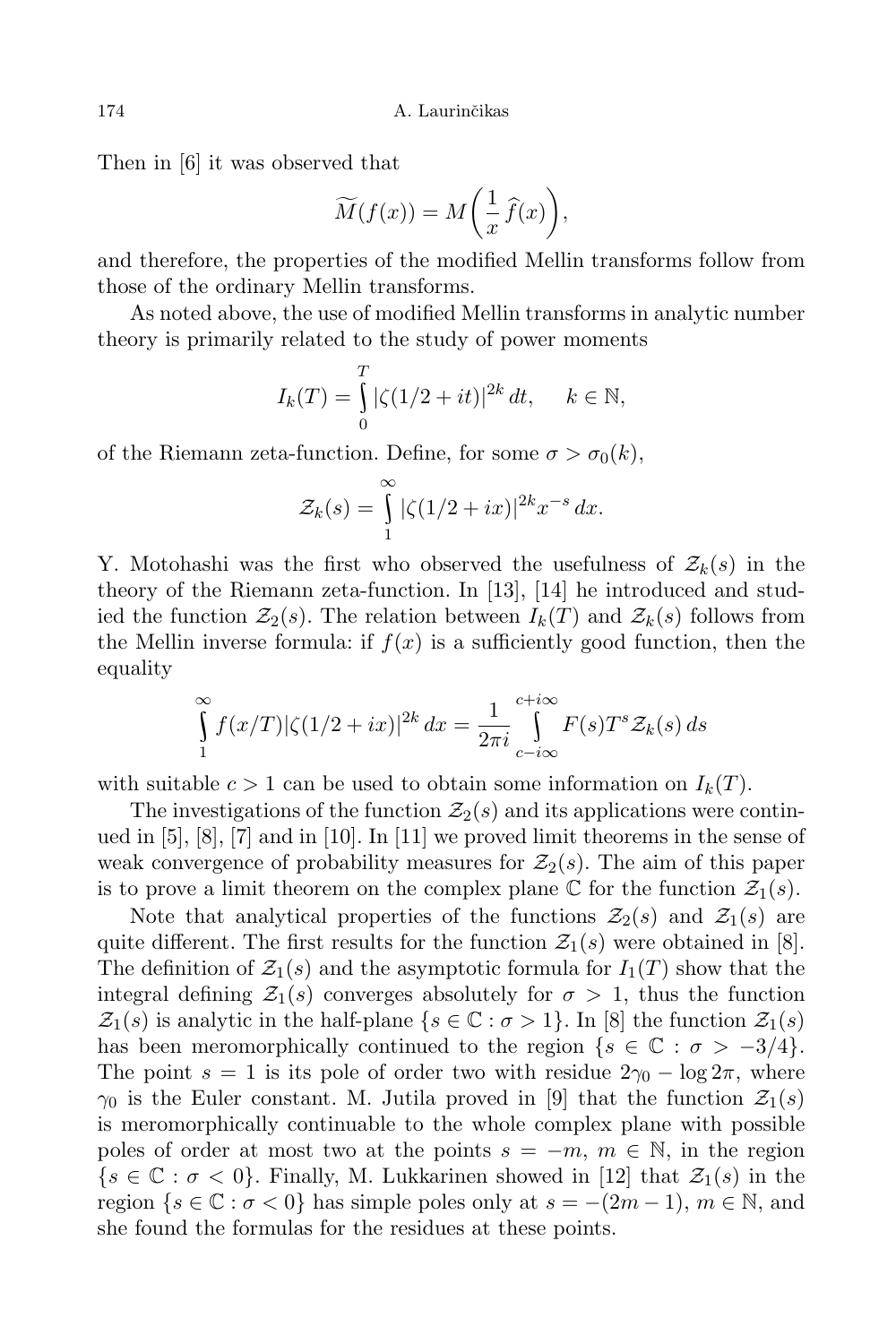The paper [8] also contains an estimate as well as a mean-square estimate for  $\mathcal{Z}_1(s)$ , namely, for  $0 \le \sigma \le 1$ ,  $t \ge t_0 > 0$  and  $T \ge 1$ ,

(1) 
$$
\mathcal{Z}_1(\sigma + it) \ll_{\varepsilon} t^{1-\sigma+\varepsilon},
$$

and

(2) 
$$
\int_{1}^{T} |\mathcal{Z}_1(\sigma + it)|^2 dt \ll_{\varepsilon} \begin{cases} T^{3-4\sigma+\varepsilon} & \text{if } 0 \le \sigma \le 1/2, \\ T^{2-2\sigma+\varepsilon} & \text{if } 1/2 \le \sigma \le 1. \end{cases}
$$

M. Jutila in [9] showed that, for  $|s-1| \gg 1$ ,

(3) 
$$
\mathcal{Z}_1(\sigma + it) \ll \begin{cases} (|t|+1)^{1-4\sigma/3+\varepsilon} & \text{if } 0 \le \sigma \le 1/2, \\ (|t|+1)^{5/6-\sigma+\varepsilon} & \text{if } 1/2 \le \sigma \le 1. \end{cases}
$$

Moreover, M. Lukkarinen proved in [12], for  $0 \le \sigma \le 1$  and  $|t| \ge 2$ , that

$$
\mathcal{Z}_1(\sigma + it) \ll |t|^{1-\sigma} \log^2 |t|,
$$

which improves (1) and (3) for small values of  $\sigma$ .

Denote by meas $\{A\}$  the Lebesgue measure of a measurable set  $A \subset \mathbb{R}$ , and let, for  $T > 0$ ,

$$
\nu_T(\dots) = \frac{1}{T} \operatorname{meas}\{t \in [0, T] : \dots\},\
$$

where in place of the dots a condition satisfied by  $t$  is to be written. Denote by  $\mathcal{B}(S)$  the class of Borel sets of the space S.

The probabilistic approach in the investigation of value distribution of the Riemann zeta-function has been proposed by H. Bohr and realized in his joint works with B. Jessen [2], [3]. Later A. Wintner, A. Selberg, A. Ghosh, D. Joyner, B. Bagchi, K. Matsumoto, J. Steuding, E. Stankus, P. D. T. A. Elliott, the present author and others continued and generalized Bohr–Jessen's investigations. However, all these works are related to Dirichlet series, while [11] and this paper deal with integrals. We will prove the following limit theorem of Bohr–Jessen's type.

THEOREM 1. Let  $\sigma > 1/2$ . Then on  $(\mathbb{C}, \mathcal{B}(\mathbb{C}))$  there exists a probability measure  $P_{\sigma}$  such that the probability measure

$$
P_{T,\sigma}(A) := \nu_T(\mathcal{Z}_1(\sigma + it) \in A), \quad A \in \mathcal{B}(\mathbb{C}),
$$

converges weakly to  $P_{\sigma}$  as  $T \to \infty$ .

The function  $\mathcal{Z}_1(s)$  has a double pole at  $s = 1$ , however in Theorem 1 without loss of generality we can suppose that  $\mathcal{Z}_1(s)$  is regular for  $\sigma > 1/2$ .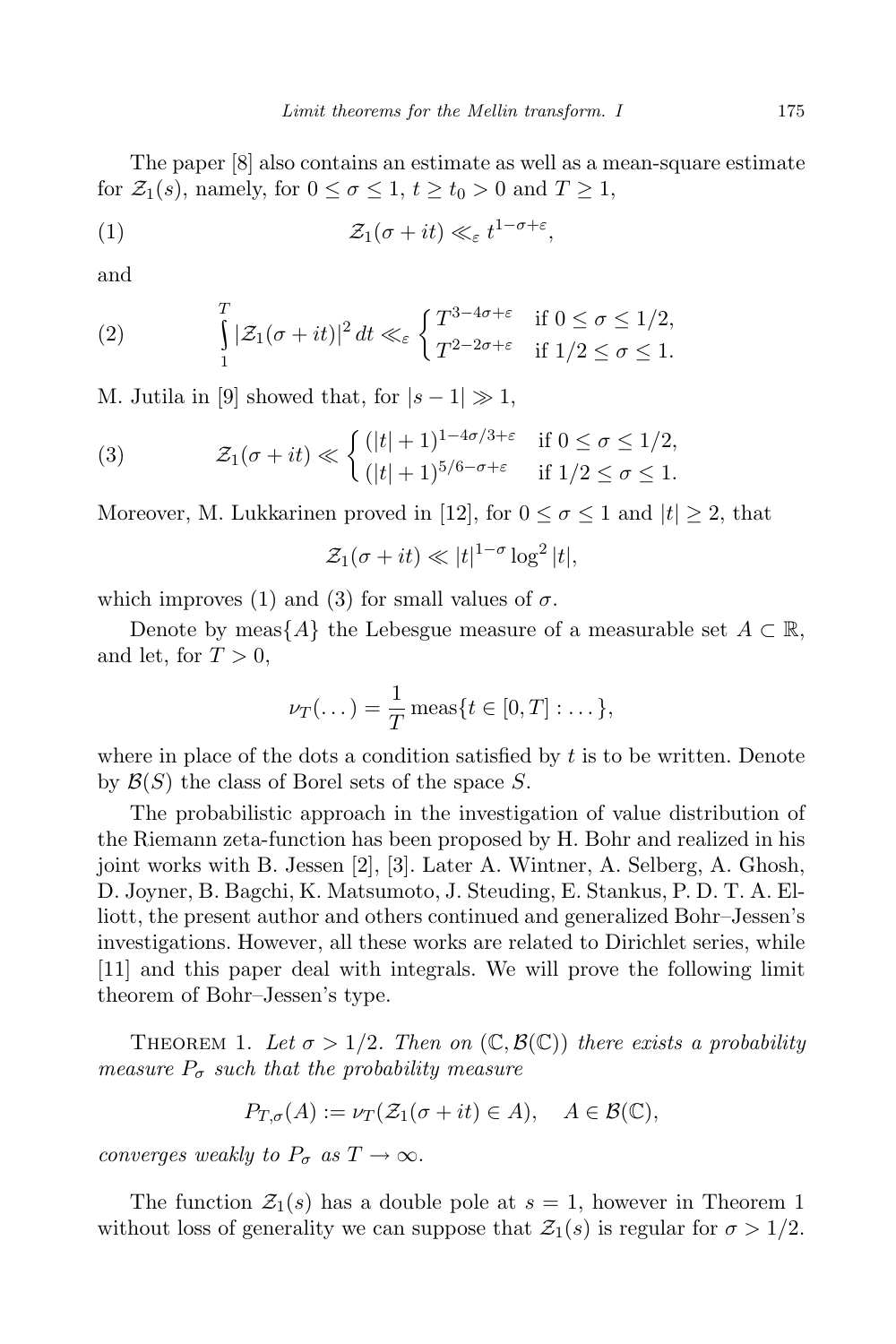Indeed, let  $T_0 > 0$  be fixed. Then

$$
\nu_T(\mathcal{Z}_1(\sigma + it) \in A) = \frac{1}{T} \operatorname{meas}\{t \in [0, T_0] : \mathcal{Z}_1(\sigma + it) \in A\}
$$

$$
+ \frac{1}{T} \operatorname{meas}\{t \in [T_0, T] : \mathcal{Z}_1(\sigma + it) \in A\}
$$

$$
= \frac{T - T_0}{(T - T_0)T} \operatorname{meas}\{t \in [T_0, T] : \mathcal{Z}_1(\sigma + it) \in A\} + o(1)
$$

$$
= \frac{1}{T - T_0} \operatorname{meas}\{t \in [T_0, T] : \mathcal{Z}_1(\sigma + it) \in A\} + o(1)
$$

uniformly in  $A \in \mathcal{B}(\mathbb{C})$ . Therefore, instead of the weak convergence of the probability measure  $P_{T,\sigma}$  we can investigate that of the probability measure

$$
\frac{1}{T-T_0} \operatorname{meas}\{t \in [T_0, T] : \mathcal{Z}_1(\sigma + it) \in A\}, \quad A \in \mathcal{B}(\mathbb{C}).
$$

2. A limit theorem for integrals over a finite interval. Let  $a > 1$ ,  $g(x)$  be an integrable function on [1, a], and

$$
\mathcal{Z}_{g,a}(s) = \int_{1}^{a} g(x)x^{-s} dx.
$$

In this section we will prove limit theorems for the function  $\mathcal{Z}_{q,a}(s)$ .

THEOREM 2. There exists a probability measure  $P_{\sigma,a}$  on  $(\mathbb{C},\mathcal{B}(\mathbb{C}))$  such that the probability measure

$$
P_{T,\sigma,a,g}(A) := \nu_T(\mathcal{Z}_{g,a}(\sigma + it) \in A), \quad A \in \mathcal{B}(\mathbb{C}),
$$

converges weakly to  $P_{\sigma,a}$  as  $T \to \infty$ .

The proof of Theorem 2 is based on the following lemma. Denote by  $\gamma = \{s \in \mathbb{C} : |s| = 1\}$  the unit circle on the complex plane, and define

$$
\Omega_a = \prod_{u \in [1, a]} \gamma_u,
$$

where  $\gamma_u = \gamma$  for each  $u \in [1, a]$ . With the product topology and pointwise multiplication  $\Omega_a$  is a compact topological Abelian group.

LEMMA 3. On  $(\Omega_a, \mathcal{B}(\Omega_a))$  there exists a probability measure  $Q_a$  such that the probability measure

$$
Q_{T,a}(A) = \nu_T(\{u^{it} : u \in [1, a]\} \in A), \quad A \in \mathcal{B}(\Omega_a),
$$

converges weakly to  $Q_a$  as  $T \to \infty$ .

*Proof.* The dual group of  $\Omega_a$  is

$$
\bigoplus_{u\in [1,a]}\mathbb{Z}_u,
$$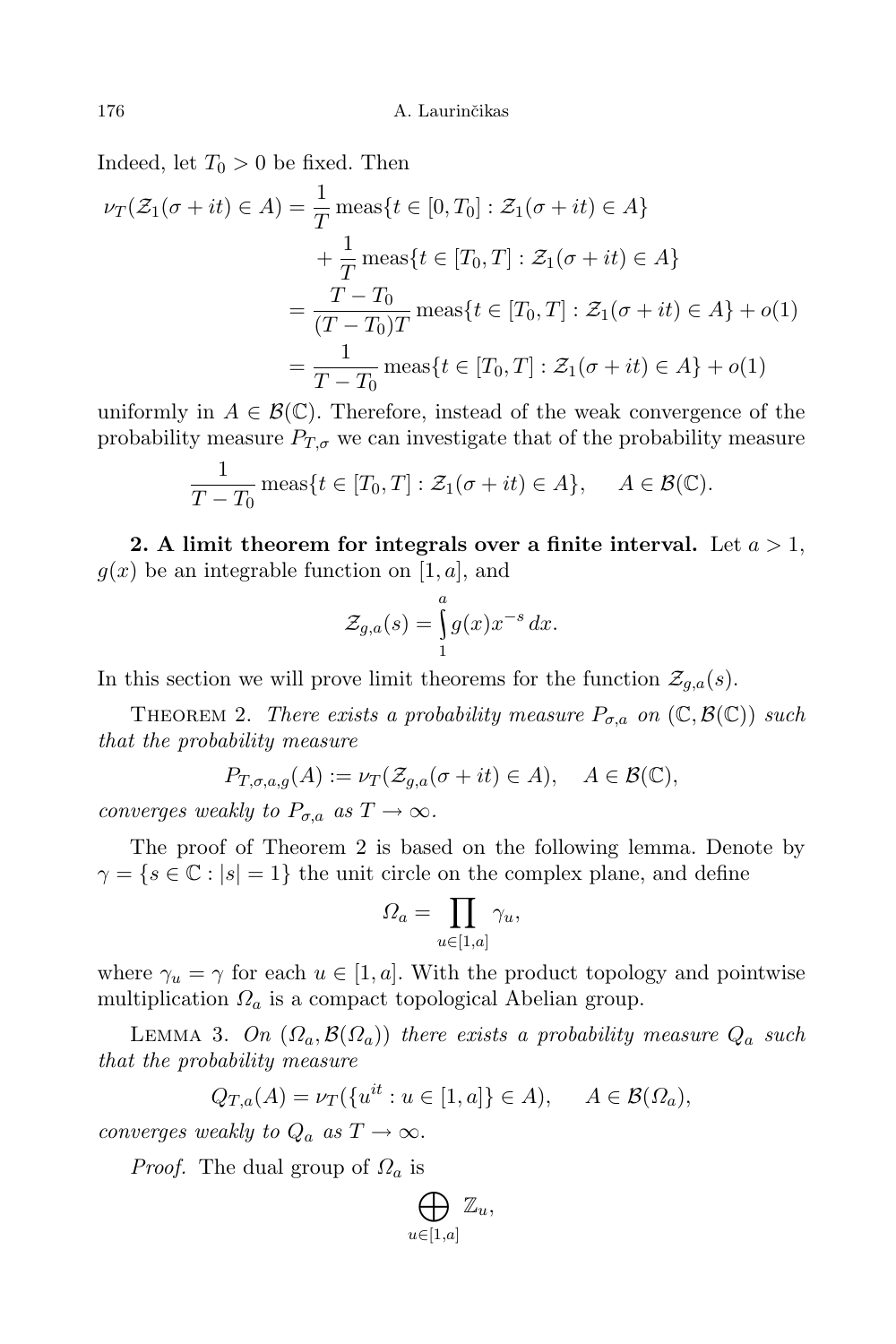where  $\mathbb{Z}_u = \mathbb{Z}$  for each  $u \in [1, a]$ . The element  $\underline{k} = \{k_u : u \in [1, a]\} \in$  $\bigoplus_{u\in[1,a]} \mathbb{Z}_u$ , where only a finite number of integers  $k_u$  are distinct from zero, acts on  $\Omega_a$  by

$$
\underline{x} \to \underline{x}^{\underline{k}} = \prod_{u \in [1, a]} x_u^{k_u},
$$

where  $\underline{x} = \{x_u : x_u \in \gamma, u \in [1, a]\}.$  Therefore, the Fourier transform  $g_{T,a}(\underline{k})$ of the measure  $Q_{T,a}$  is

$$
g_{T,a}(\underline{k}) = \int_{\Omega_a} \left( \prod_{u \in [1,a]} x_u^{k_u} \right) dQ_{T,a} = \frac{1}{T} \int_0^T \left( \prod_{u \in [1,a]} u^{itk_u} \right) dt
$$
  
=  $\frac{1}{T} \int_0^T \exp\left\{ it \sum_{u \in [1,a]} k_u \log u \right\} dt$   
=  $\begin{cases} 1 & \text{if } \sum_{u \in [1,a]} k_u \log u = 0, \\ \frac{\exp\{iT \sum_{u \in [1,a]} k_u \log u\} - 1}{iT \sum_{u \in [1,a]} k_u \log u} & \text{if } \sum_{u \in [1,a]} k_u \log u \neq 0. \end{cases}$ 

Hence we obtain

$$
\lim_{T \to \infty} g_{T,a}(\underline{k}) = \begin{cases} 1 & \text{if } \sum_{u \in [1,a]} k_u \log u = 0, \\ 0 & \text{if } \sum_{u \in [1,a]} k_u \log u \neq 0. \end{cases}
$$

Now the theory of probability measures on locally compact groups (see, for example,  $[4]$ ) shows that  $Q_{T,a}$  converges weakly to the probability measure  $Q_a$  on  $(\Omega_a, \mathcal{B}(\Omega_a))$  defined by the Fourier transform

$$
g_a(\underline{k}) = \begin{cases} 1 & \text{if } \sum_{u \in [1, a]} k_u \log u = 0, \\ 0 & \text{if } \sum_{u \in [1, a]} k_u \log u \neq 0 \end{cases}
$$

as  $T \to \infty$ . The lemma is proved.

*Proof of Theorem 2.* Define a function  $h: \Omega_a \to \mathbb{C}$  by the formula

$$
h({y_x}) = \int_{1}^{a} g(x)x^{-\sigma} y_x^{-1} dx, \quad {y_x} \in \Omega_a.
$$

Then h is continuous, and

$$
h({x^{it}}) = \int_{1}^{a} g(x)x^{-\sigma - it} dx = \mathcal{Z}_{g,a}(\sigma + it).
$$

Hence from Theorem 5.1 of [1] and Lemma 3 we find that the probability measure  $P_{T,\sigma,a,g} = Q_{T,a}h^{-1}$  converges weakly to the measure  $Q_a h^{-1}$  as  $T \to \infty$ .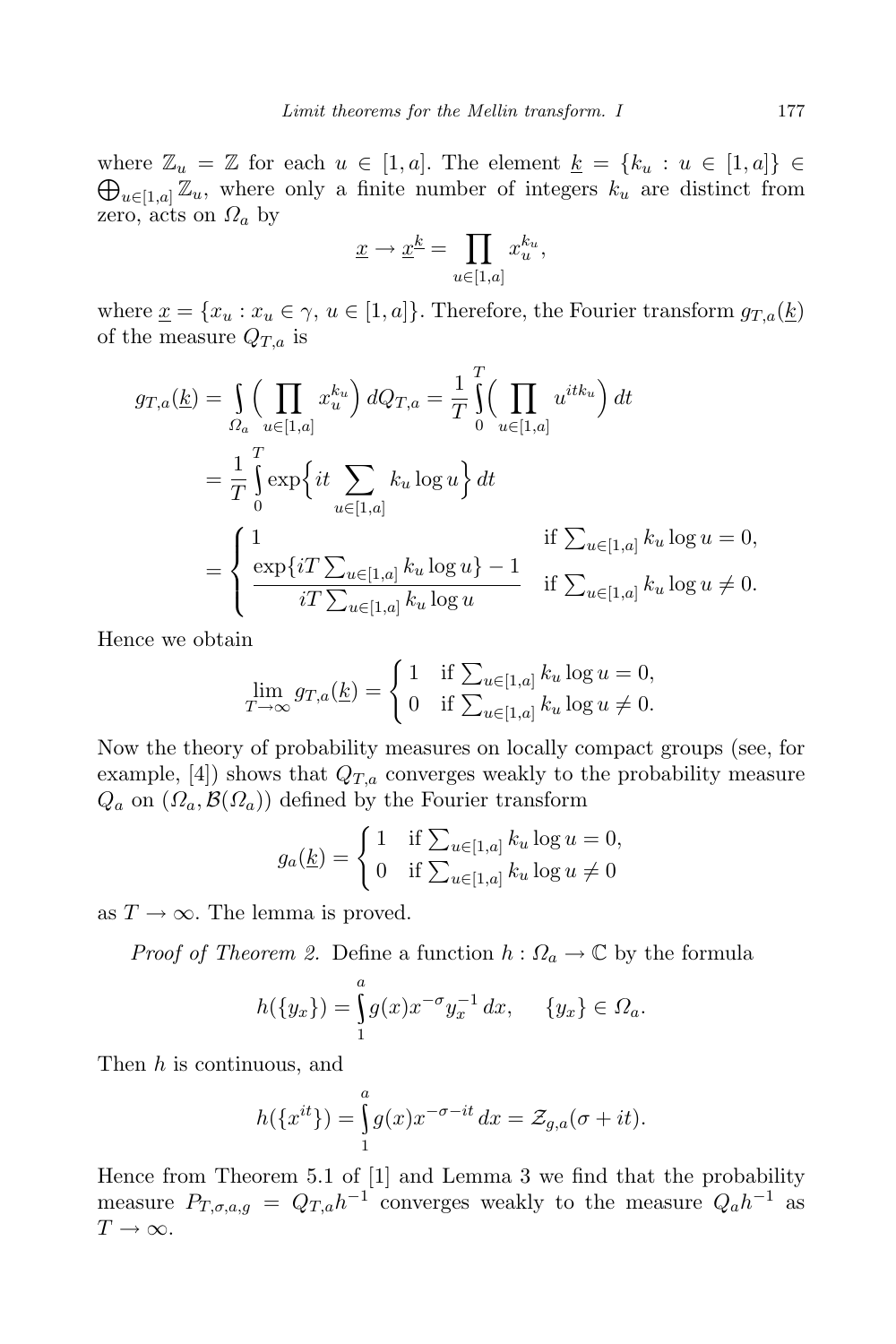**3. Approximation of the function**  $\mathcal{Z}_1(s)$ **.** Let  $\sigma_1 > 1/2$  be fixed, and let, for  $y \geq 1$ ,

$$
l_y(s) = \frac{s}{\sigma_1} \Gamma\left(\frac{s}{\sigma_1}\right) y^s.
$$

For  $\sigma > 1/2$ , define

$$
\mathcal{Z}_{1,y}(s) = \frac{1}{2\pi i} \int_{\sigma_1 - i\infty}^{\sigma_1 + i\infty} \mathcal{Z}_1(s+z) l_y(z) \frac{dz}{z}
$$

.

We have  $\sigma + \sigma_1 > 1$ , therefore, for Re  $z = \sigma_1$ , the function  $\mathcal{Z}_1(s + z)$  is represented by the absolutely convergent integral

$$
\mathcal{Z}_1(s+z) = \int_{1}^{\infty} |\zeta(1/2+ix)|^2 x^{-(s+z)} dx.
$$

Now define

$$
b_y(x) = \frac{1}{2\pi i} \int_{\sigma_1 - i\infty}^{\sigma_1 + i\infty} |\zeta(1/2 + ix)|^2 \frac{l_y(z) \, dz}{zx^z}.
$$

By the well known estimates for the gamma-function we find that

$$
b_y(x) \ll x^{-\sigma_1} |\zeta(1/2 + ix)|^2 \int_{-\infty}^{\infty} |l_y(\sigma_1 + it)| |\sigma_1 + it|^{-1} dt
$$
  

$$
\ll_y x^{-\sigma_1} |\zeta(1/2 + ix)|^2.
$$

This together with the estimate

$$
\int_{1}^{T} |\zeta(1/2+it)|^2 dt \ll T \log T
$$

shows that the integral  $\int_{1}^{\infty} b_y(x) x^{-s} dx$  converges absolutely for  $\sigma > 1/2$ . Therefore, an interchange of order of integration yields

(4) 
$$
\int_{1}^{\infty} b_y(x) x^{-s} dx = \frac{1}{2\pi i} \int_{\sigma_1 - i\infty}^{\sigma_1 + i\infty} \left( \frac{l_y(z)}{z} \int_{1}^{\infty} |\zeta(1/2 + ix)|^2 \frac{dx}{x^{s+z}} \right) dz = \mathcal{Z}_{1,y}(s).
$$

Let

$$
v(x,y) = \exp\{- (x/y)^{\sigma_1}\}.
$$

Then Mellin's formula

$$
\frac{1}{2\pi i} \int_{b-i\infty}^{b+i\infty} \Gamma(s) c^{-s} ds = e^{-c}
$$

with positive constants  $b$  and  $c$  shows that

$$
b_y(x) = |\zeta(1/2 + ix)|^2 v(x, y).
$$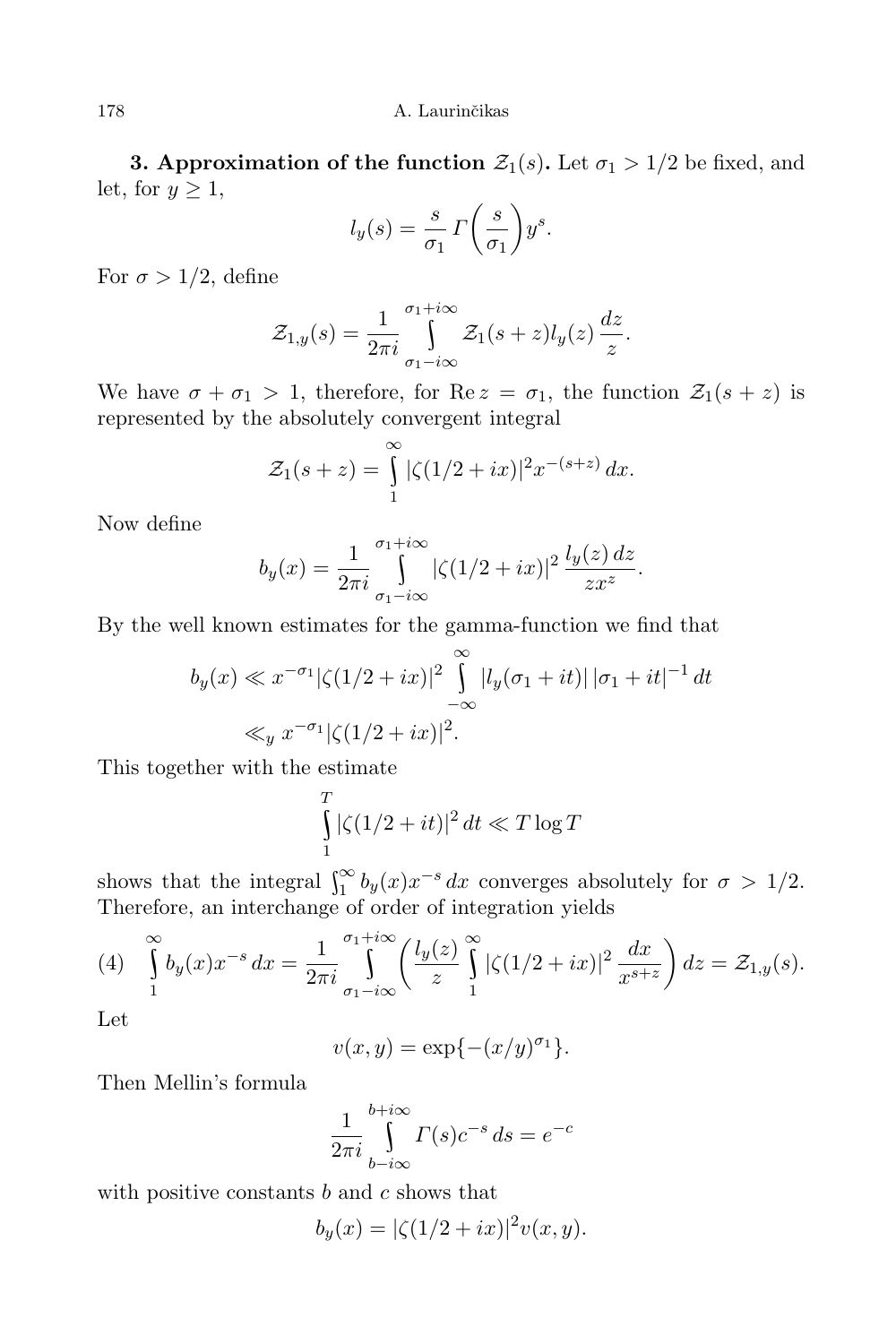This and (4) give the formula

$$
\mathcal{Z}_{1,y}(s) = \int_{1}^{\infty} |\zeta(1/2 + ix)|^2 v(x, y) x^{-s} dx,
$$

the integral being absolutely convergent for  $\sigma > 1/2$ .

THEOREM 4. Let  $\sigma > 1/2$  be fixed. Then

$$
\lim_{y \to \infty} \limsup_{T \to \infty} \frac{1}{T} \int_{0}^{T} |\mathcal{Z}_1(\sigma + it) - \mathcal{Z}_{1,y}(\sigma + it)| dt = 0.
$$

*Proof.* Clearly, it suffices to consider the case  $1/2 < \sigma < 5/4$  only, because the integral defining  $\mathcal{Z}_1(s)$  converges absolutely for  $\sigma > 1$  and in this region

$$
\lim_{y \to \infty} \mathcal{Z}_{1,y}(s) = \mathcal{Z}_1(s)
$$

uniformly in  $t$ .

Let  $\varepsilon = \sigma - 1/2$  and  $\sigma_2 = 1/2 + \varepsilon/2$ . We move the line of integration in the definition of  $\mathcal{Z}_{1,y}(s)$  to Re  $z = \sigma_2 - \sigma$ . Between the lines Re  $z = \sigma_1$  and  $\text{Re } z = \sigma_2 - \sigma$  the integrand has a simple pole at  $z = 0$  and a double pole at  $z = 1 - s$ . Therefore, the properties of the gamma-function, the estimate (1) and the residue theorem yield

(5) 
$$
\mathcal{Z}_{1,y}(s) = \frac{1}{2\pi i} \int_{\sigma_2 - \sigma - i\infty}^{\sigma_2 - \sigma + i\infty} \mathcal{Z}_1(s+z) l_y(z) \frac{dz}{z} + \mathcal{Z}_1(s) + \text{Re } s_{z=1-s} \mathcal{Z}_1(s+z) l_y(z) z^{-1}.
$$

By the Cauchy integral formula,

$$
\mathcal{Z}_1(\sigma + it) - \mathcal{Z}_{1,y}(\sigma + it) \ll \int\limits_{\varrho} |\mathcal{Z}_1(z + it) - \mathcal{Z}_{1,y}(z + it)| \, |dz|,
$$

where  $\varrho$  is the circle  $|z - \sigma| = \varepsilon/4$ . Hence, for sufficiently large T,

(6) 
$$
\frac{1}{T} \int_{0}^{T} |\mathcal{Z}_1(\sigma + it) - \mathcal{Z}_{1,y}(\sigma + it)| dt
$$
  
\n
$$
\ll \frac{1}{T} \int_{\varrho} |dz| \int_{0}^{2T} |\mathcal{Z}_1(\text{Re } z + it) - \mathcal{Z}_{1,y}(\text{Re } z + it)| dt
$$
  
\n
$$
\ll \frac{1}{T} \sup_{\substack{\sigma \\ s \in \varrho}} \int_{0}^{2T} |\mathcal{Z}_1(\sigma + it) - \mathcal{Z}_{1,y}(\sigma + it)| dt.
$$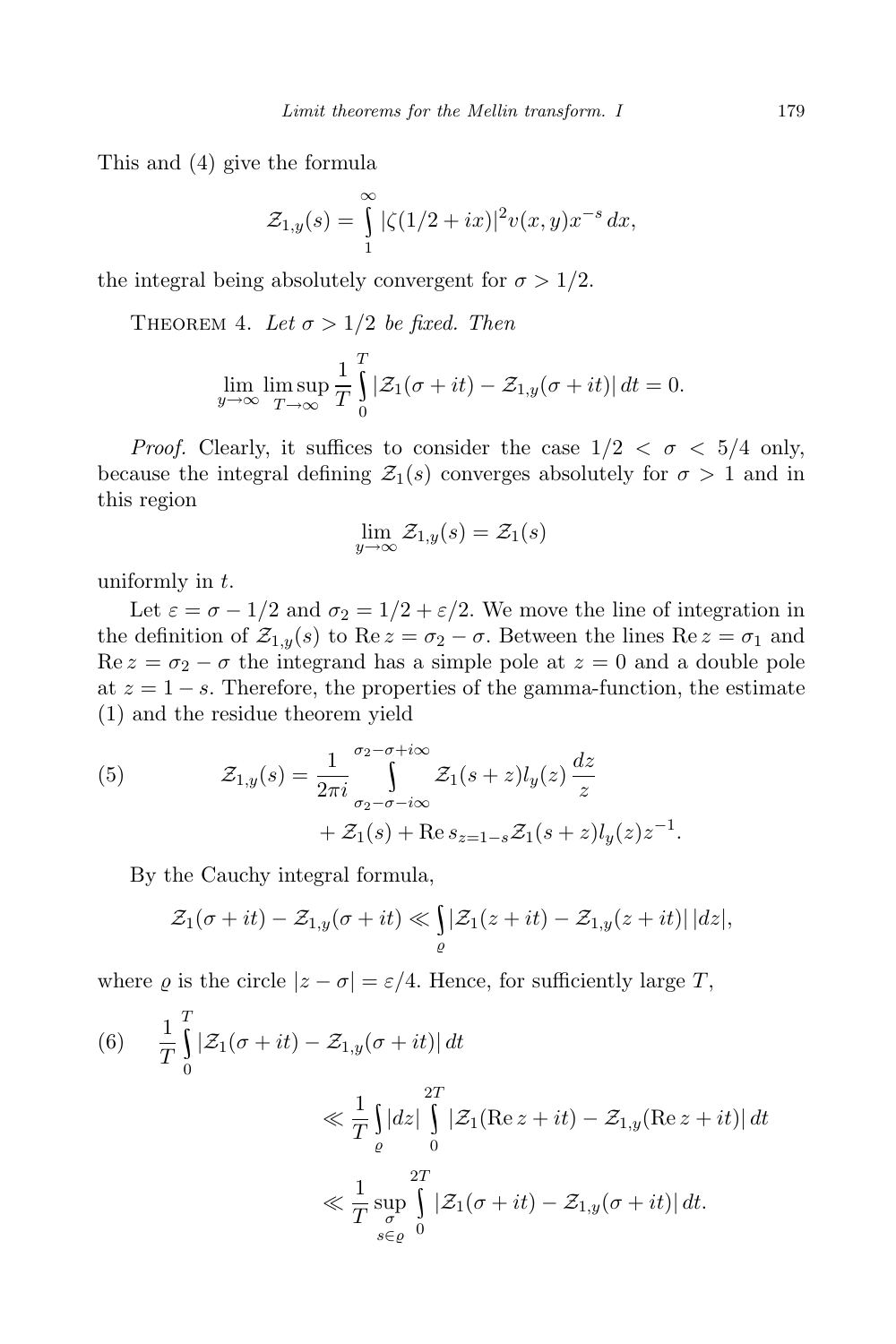Since  $\Gamma(s) \ll e^{-c|t|}, c > 0$ , using (1) we obtain

(7) 
$$
\frac{1}{T} \int_{0}^{T} |R(\sigma + it)| dt = o(1)
$$

as  $T \to \infty$ , where

$$
R(s) = \operatorname{Re} s_{z=1-s} \mathcal{Z}_1(s+z) l_y(z) z^{-1}.
$$

Moreover, by  $(5)$ ,

$$
\mathcal{Z}_1(\sigma + it) - \mathcal{Z}_{1,y}(\sigma + it)
$$
  
\$\leq \int\_{-\infty}^{\infty} |\mathcal{Z}\_1(\sigma\_2 + it + iu)| |l\_y(\sigma\_2 - \sigma + iu)| du + |R(\sigma + it)|\$.

From this and (7) we deduce that

$$
(8) \quad \frac{1}{T} \int_{0}^{2T} |\mathcal{Z}_1(\sigma + it) - \mathcal{Z}_{1,y}(\sigma + it)| dt
$$
  

$$
\ll \int_{-\infty}^{\infty} |l_y(\sigma_2 - \sigma + iu)| \left( \frac{1}{T} \int_{-|u|}^{|u|+2T} |\mathcal{Z}_1(\sigma_2 + it)| dt \right) du + o(1)
$$

as  $T \to \infty$ . The Cauchy–Schwarz inequality and (2) imply the estimate

$$
\int_{0}^{T} |\mathcal{Z}_1(\sigma_2+it)| dt \ll T.
$$

Therefore, by (8),

$$
\frac{1}{T} \sup_{\substack{\sigma \\ s \in \varrho}} \int_{0}^{2T} |\mathcal{Z}_{1}(\sigma + it) - \mathcal{Z}_{1,y}(\sigma + it)| dt
$$
\n
$$
\ll \sup_{\substack{\sigma \\ s \in \rho}} \int_{-\infty}^{\infty} |l_{y}(\sigma_{2} - \sigma + iu)| (1 + |u|) du
$$
\n
$$
\ll \sup_{\substack{\sigma \\ \sigma \le -\varepsilon/4}} \int_{-\infty}^{\infty} |l_{y}(\sigma + iu)| (1 + |u|) du = o(1)
$$

as  $y \to \infty$ . This, (8) and (6) prove the theorem.

4. A limit theorem for the function  $\mathcal{Z}_{1,y}(s)$ . In this section we consider the weak convergence of the probability measure

$$
P_{T,\sigma,y}(A) := \nu_T(\mathcal{Z}_{1,y}(\sigma + it) \in A), \quad A \in \mathcal{B}(\mathbb{C}).
$$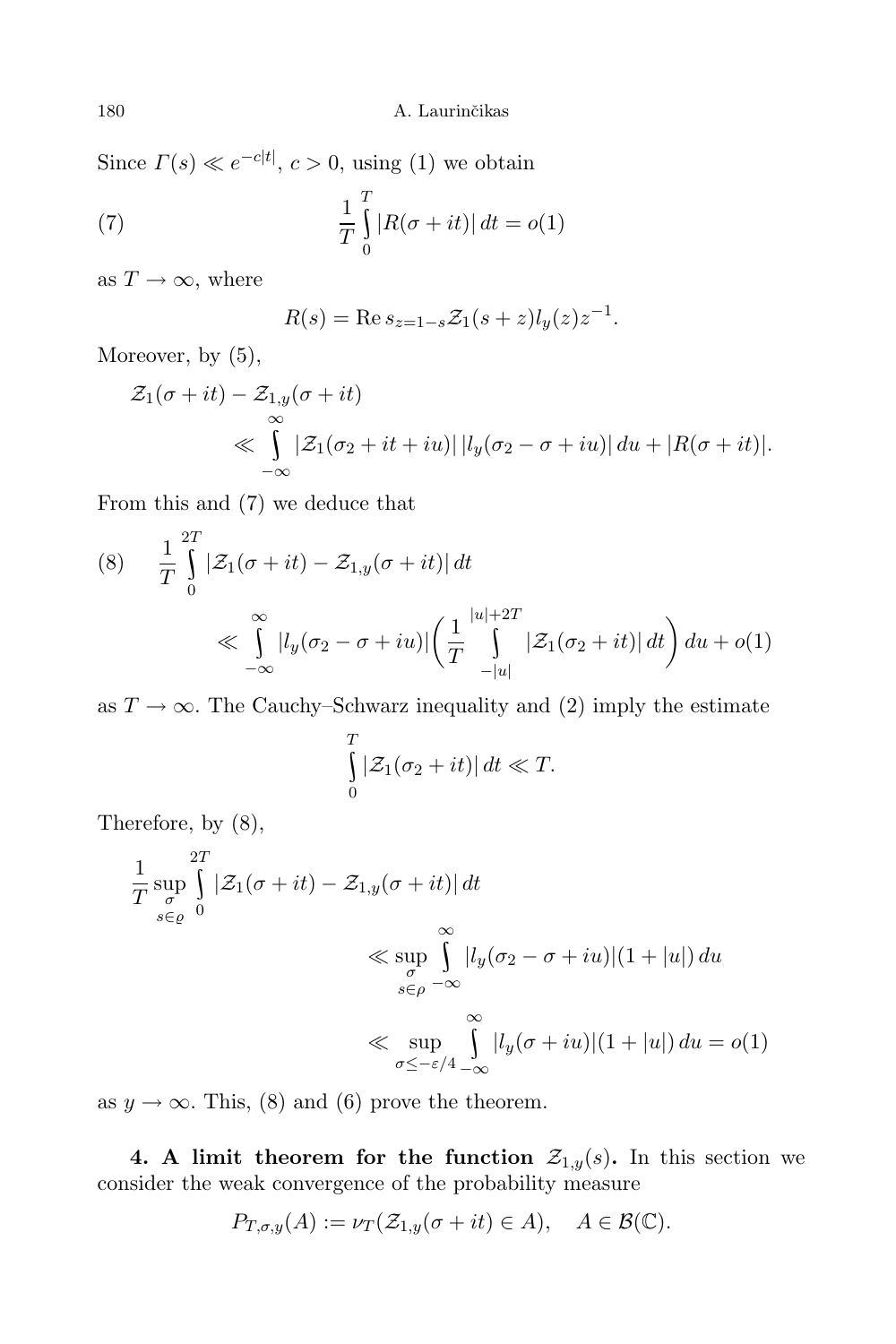THEOREM 5. Let  $\sigma > 1/2$ . Then on  $(\mathbb{C}, \mathcal{B}(\mathbb{C}))$  there exists a probability measure  $P_{\sigma,y}$  such that the measure  $P_{T,\sigma,y}$  converges weakly to  $P_{\sigma,y}$  as  $T \to \infty$ .

*Proof.* In the definition of the function  $\mathcal{Z}_{q,a}(s)$  in Section 2 we put  $g_y(x) = |\zeta(1/2 + ix)|^2 v(x, y),$ 

and denote the resulting function by  $\mathcal{Z}_{1,a,y}(s)$ . Let  $P_{T,\sigma,a,y}$  be the corresponding  $\mathcal{Z}_{1,a,y}(s)$  measure in Theorem 2. Then by Theorem 2 the measure  $P_{T,\sigma,a,y}$  converges weakly to some measure  $P_{\sigma,a,y}$  on  $(\mathbb{C},\mathcal{B}(\mathbb{C}))$  as  $T\to\infty$ . We will prove that the family of probability measures  $\{P_{\sigma,a,y}\}\$ is tight for fixed y.

Suppose that the random variable  $\theta_T$  is defined on a certain probability space  $(\Omega, \mathcal{B}(\Omega), \mathbb{P})$  and uniformly distributed on the interval  $[0, T]$ . Define

$$
X_{T,a,y}(\sigma) = \mathcal{Z}_{1,a,y}(\sigma + i\theta_T)
$$

and denote by  $\stackrel{\mathcal{D}}{\longrightarrow}$  the convergence in distribution. Then by the above remark

(9) 
$$
X_{T,a,y}(\sigma) \xrightarrow[T \to \infty]{\mathcal{D}} X_{a,y}(\sigma),
$$

where  $X_{a,y}(\sigma)$  is a complex-valued random variable with the distribution  $P_{\sigma,a,y}$ . For any  $M > 0$ , the Chebyshev inequality yields

(10) 
$$
\mathbb{P}(|X_{T,a,y}(\sigma)| > M) \leq \frac{1}{TM} \int_{0}^{T} |\mathcal{Z}_{1,a,y}(\sigma+it)| dt.
$$

As we have seen in Section 3, the integral defining  $\mathcal{Z}_{1,y}(s)$  converges absolutely for  $\sigma > 1/2$ . Therefore,

(11) 
$$
\sup_{a\geq 1}\limsup_{T\to\infty}\frac{1}{T}\int_{0}^{T}|\mathcal{Z}_{1,a,y}(\sigma+it)| dt \leq R < \infty.
$$

Now we take  $M = R\varepsilon^{-1}$ , where  $\varepsilon$  is an arbitrary positive number. Then from (10) and (11) we obtain

(12) 
$$
\limsup_{T \to \infty} \mathbb{P}(|X_{T,a,y}(\sigma)| > M) \le \varepsilon.
$$

The function  $h: \mathbb{C} \to \mathbb{R}$  given by  $h(s) = |s|$  is continuous, therefore (9) and Theorem 5.1 of [1] show that

$$
|X_{T,a,y}(\sigma)| \xrightarrow[T \to \infty]{\mathcal{D}} |X_{a,y}(\sigma)|.
$$

Therefore, by (12),

$$
\mathbb{P}(|X_{a,y}(\sigma)| > M) \leq \varepsilon.
$$

The set  $K_{\varepsilon} = \{s \in \mathbb{C} : |s| \leq M\}$  is compact, and by the latter inequality,  $\mathbb{P}(|X_{a,y}(\sigma)| \in K_{\varepsilon}) \geq 1 - \varepsilon$  for all  $a > 1$ . This and the definition of the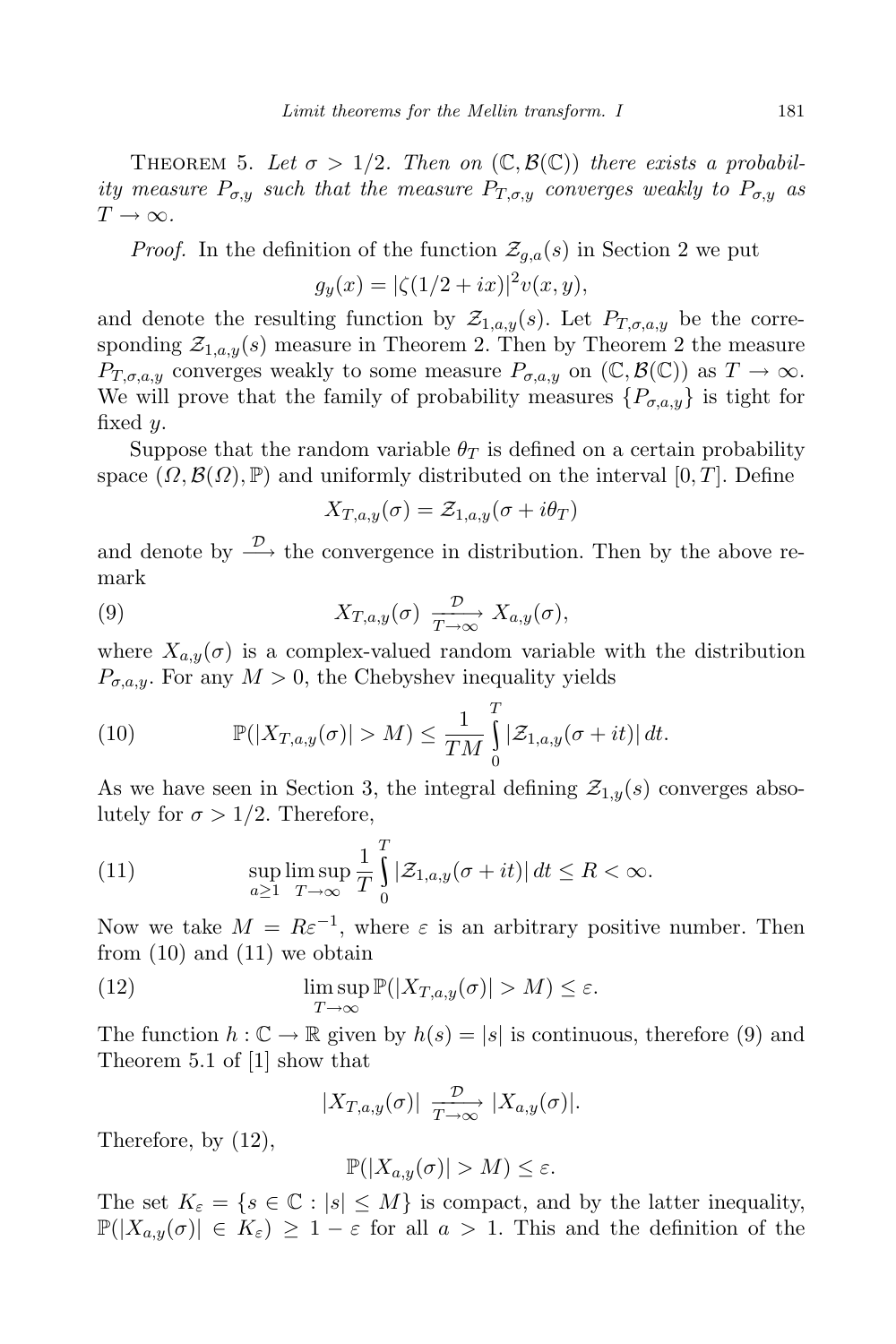random variable  $X_{a,y}(\sigma)$  show that  $P_{\sigma,a,y}(K_{\varepsilon}) \geq 1 - \varepsilon$  for all  $a > 1$ , i.e. the family of probability measures  $\{P_{\sigma,a,y}\}\$ is tight. Hence by the Prokhorov theorem (see, for example, [1]), it is relatively compact.

Since, for  $\sigma > 1/2$ ,

$$
\lim_{a \to \infty} \mathcal{Z}_{1,a,y}(s) = \mathcal{Z}_{1,y}(s),
$$

we deduce that, for every  $\varepsilon > 0$ ,

$$
\lim_{a \to \infty} \limsup_{T \to \infty} \nu_T(|\mathcal{Z}_{1,a,y}(\sigma + it) - \mathcal{Z}_{1,y}(\sigma + it)| \ge \varepsilon)
$$
  

$$
\le \lim_{a \to \infty} \limsup_{T \to \infty} \frac{1}{\varepsilon T} \int_0^T |\mathcal{Z}_{1,a,y}(\sigma + it) - \mathcal{Z}_{1,y}(\sigma + it)| dt = 0.
$$

Setting  $X_{T,y}(\sigma) = \mathcal{Z}_{1,y}(\sigma + i\theta_T)$ , we hence find that

(13) 
$$
\lim_{a \to \infty} \lim_{T \to \infty} \mathbb{P}(|X_{T,a,y}(\sigma) - X_{T,y}(\sigma)| \geq \varepsilon) = 0.
$$

The relative compactness of  $\{P_{\sigma,a,y}\}\$  shows that there exists a subsequence  $P_{\sigma,a_1,y} \subset \{P_{\sigma,a,y}\}\$  such that  $P_{\sigma,a_1,y}$  converges weakly to some probability measure  $P_{\sigma,y}$  on  $(\mathbb{C}, \mathcal{B}(\mathbb{C}))$  as  $a_1 \to \infty$ . Thus

$$
X_{a_1,y}(\sigma) \xrightarrow[a_1 \to \infty]{} P_{\sigma,y}.
$$

This,  $(9)$  and  $(13)$  show that all hypotheses of Theorem 4.2 of [1] are satisfied, therefore

$$
X_{T,y}(\sigma) \xrightarrow[T \to \infty]{} P_{\sigma,y},
$$

and the theorem is proved.

5. Proof of Theorem 1. Theorem 1 follows from Theorem 5 in the same way as Theorem 5 from Theorem 2. We preserve the notation of the previous section.

First we show that the family  $\{P_{\sigma,y}\}$  of probability measures, where  $P_{\sigma,y}$ is the limit measure in Theorem 5, is tight. By Theorem 5,

(14) 
$$
X_{T,y}(\sigma) \xrightarrow[T \to \infty]{} X_y(\sigma),
$$

where  $X_y(\sigma)$  is a complex-valued random variable having the distribution  $P_{\sigma,y}$ . Define R by

$$
\sup_{y\geq 1} \limsup_{T\to\infty} \frac{1}{T} \int_{0}^{T} |\mathcal{Z}_{1,y}(\sigma+it)| dt \leq R.
$$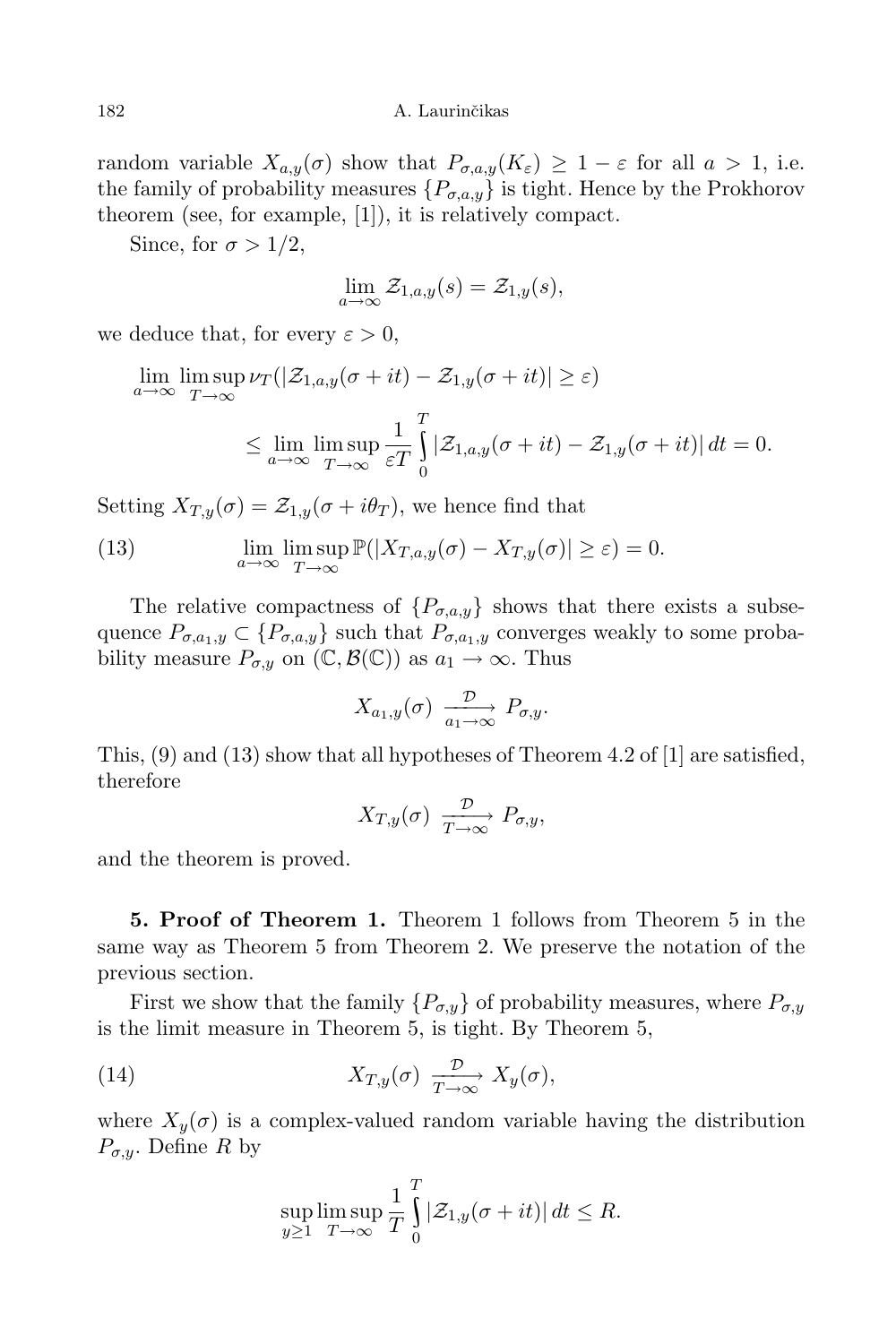Since

$$
\limsup_{T \to \infty} \frac{1}{T} \int_{0}^{T} |\mathcal{Z}_{1,y}(\sigma + it)| dt \ll \limsup_{T \to \infty} \left(\frac{1}{T} \int_{0}^{T} |\mathcal{Z}_{1,y}(\sigma + it)|^{2} dt\right)^{1/2}
$$

$$
\ll \left(\int_{1}^{\infty} |\zeta(1/2 + ix)|^{4} x^{-2\sigma} v^{2}(x, y) dx\right)^{1/2} < \infty,
$$

we have  $R < \infty$ , and taking  $M = R\varepsilon^{-1}$ , we deduce from (14), similarly to the proof of Theorem 5, that  $P_{\sigma,y}(K_{\varepsilon}) \geq 1 - \varepsilon$  for all  $y \geq 1$ . This proves the tightness of  $\{P_{\sigma,y}\}\.$  Hence  $\{P_{\sigma,y}\}\$ is relatively compact.

Theorem 4 and the Chebyshev inequality show that, for every  $\varepsilon > 0$ ,

(15) 
$$
\lim_{y \to \infty} \lim_{T \to \infty} \sup \nu_T(|\mathcal{Z}_1(\sigma + it) - \mathcal{Z}_{1,y}(\sigma + it)| \geq \varepsilon) = 0.
$$

Now let  $X_T(\sigma) = \mathcal{Z}_1(\sigma + i\theta_T)$ . Then (15) implies

(16) 
$$
\lim_{y \to \infty} \lim_{T \to \infty} \mathbb{P}(|X_{T,y}(\sigma) - X_T(\sigma)| \ge \varepsilon) = 0.
$$

We choose  $\{P_{\sigma,y_1}\}\subset \{P_{\sigma,y}\}\$  such that  $P_{\sigma,y_1}$  converges weakly to some probability measure  $P_{\sigma}$  on  $(\mathbb{C}, \mathcal{B}(\mathbb{C}))$  as  $y_1 \to \infty$ . Then

$$
X_{y_1}(\sigma) \xrightarrow[y_1 \to \infty]{\mathcal{D}} P_{\sigma}.
$$

This, (14), (16) and Theorem 4.2 of [1] prove the theorem.

### References

- [1] P. Billingsley, Convergence of Probability Measures, Wiley, New York, 1968.
- $[2]$  H. Bohr und B. Jessen, Über die Wertverteilung der Riemannschen Zetafunktion, Erste Mitteilung, Acta Math. 54 (1930), 1–35.
- $[3] \quad -,-$ , Über die Wertverteilung der Riemannschen Zetafunktion, Zweite Mitteilung, ibid. 58 (1932), 1–55.
- [4] H. Heyer, Probability Measures on Locally Compact Groups, Springer, Berlin, 1977.
- [5] A. Ivić, The Mellin transform and the Riemann zeta-function, in: Proc. Conf. on Elementary and Analytic Number Theory (Vienna, 1996), W. G. Nowak and J. Schoißengeier (eds.), Univ. Wien & Univ. für Bodenkultur, Vienna, 1996, 112– 127.
- [6] —, On some conjectures and results for the Riemann zeta-function and Hecke series, Acta Arith. 99 (2001), 115–145.
- [7] —, On the estimation of  $\mathcal{Z}_2(s)$ , in: Analytic and Probabilistic Methods in Number Theory (Palanga, 2001), A. Dubickas et al. (eds.), TEV, Vilnius, 2002, 83–98.
- [8] A. Ivić, M. Jutila and Y. Motohashi, The Mellin transform of powers of the zetafunction, Acta Arith. 95 (2000), 305–342.
- [9] M. Jutila, The Mellin transform of the square of Riemann's zeta-function, Period. Math. Hungar. 42 (2001), 179–190.
- [10] —, The Mellin transform of the fourth power of Riemann's zeta- function, in: Proc. Conf. on Analytic Number Theory with Special Emphasis on L-functions, Inst. Math. Sci., Chennai, 2004, 15–29.